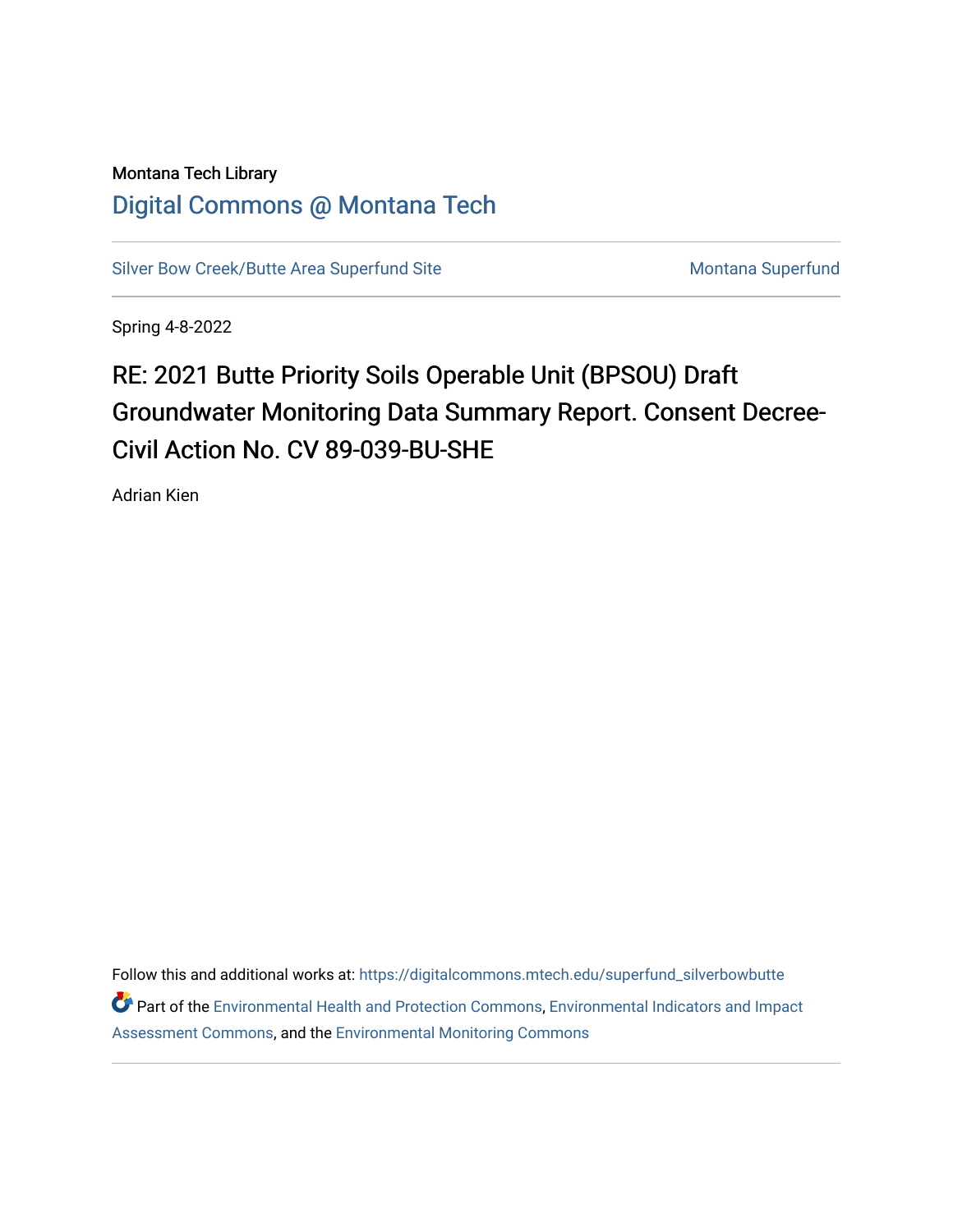# **Atlantic Richfield Company**

April 8, 2022

Nikia Greene Remedial Project Manager US EPA Region 8 Montana Office, Federal Bldg., 10 W. 15th St., Suite 3200 Helena, Montana 59626

Daryl Reed DEQ, Project Officer P.O. Box 200901 Helena, Montana 59620-0901 Erin Agee, Senior Assistant Regional Counsel Mail Code 8 ORC\_LE\_C Office of Regional Counsel - CERCLA 1595 Wynkoop Street Denver, Colorado 80202

Jonathan Morgan, Esq. DEQ, Legal Counsel P.O. Box 200901 Helena, Montana 59620-0901

#### **RE: 2021 Butte Priority Soils Operable Unit (BPSOU) Draft Groundwater Monitoring Data Summary Report. Consent Decree- Civil Action No. CV 89-039-BU-SHE**

Agency Representatives:

I am writing to you on behalf of Atlantic Richfield Company to submit the Silver Bow Creek/Butte Area NPL Site BPSOU Draft 2021 Groundwater Monitoring Data Summary Report for your review and approval. The report summarizes interim site-wide groundwater monitoring conducted in 2021. The report and appendices may be downloaded at the following link:

[2021 BPSOU Groundwater Data Summary Report](https://woodardcurran-my.sharepoint.com/:f:/p/kvose/EpMy8CGshx5Kqz_tNhgjQQgB295ZrpGNetNCEPHnlrG01w?e=D3905w)

If you have any questions or comments, please call me at (406) 723-1834.

Sincerely,

Josh Bryson, PE, PMP Liability Manager Remediation Management Services Company An affiliate of **Atlantic Richfield Company**



317 Anaconda Road Butte MT 59701 **Josh Bryson** Direct (406) 782-9964 Liability Manager **Fax (406)** 782-9980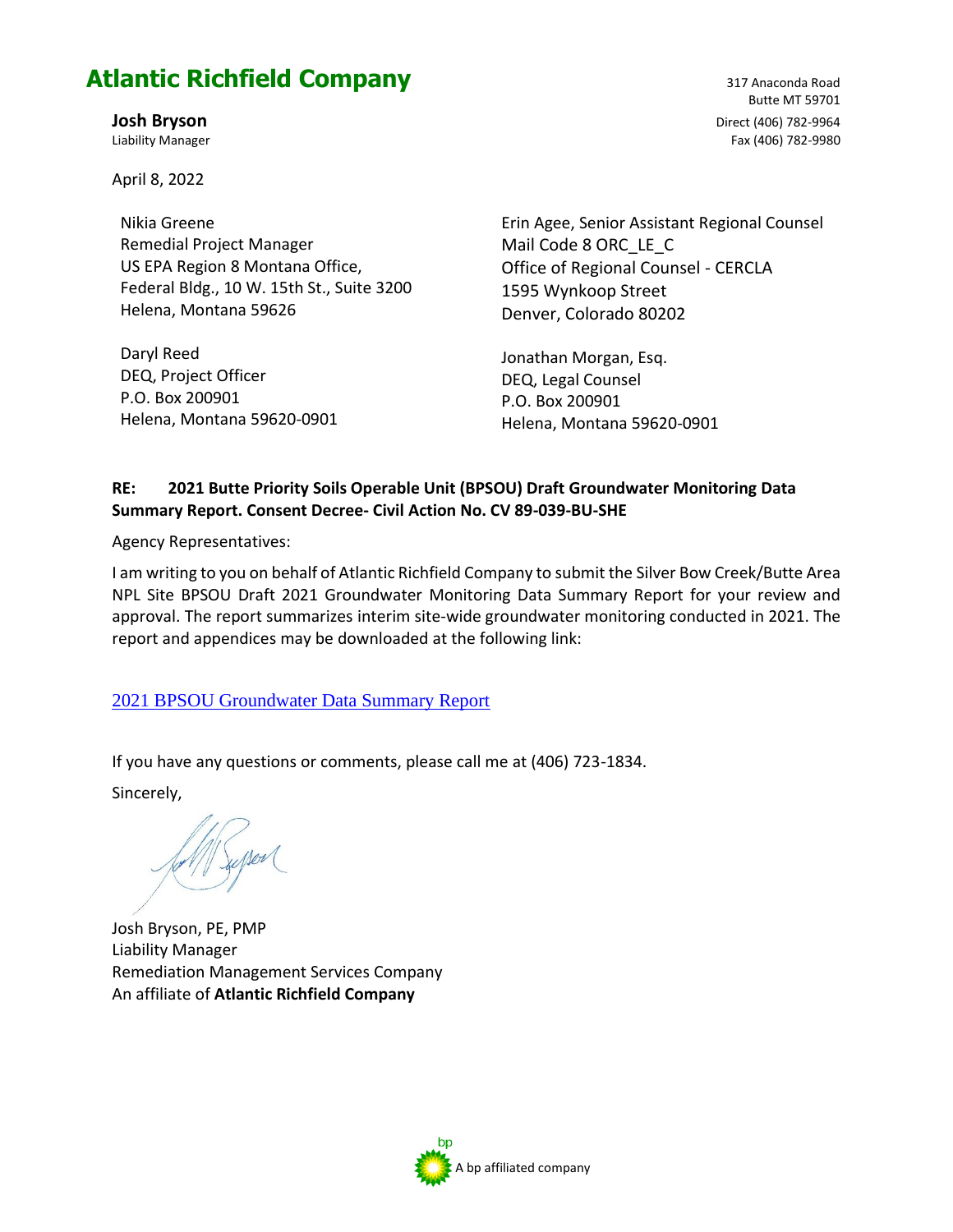# **Atlantic Richfield Company** 317 Anaconda Road

Butte MT 59701 Direct (406) 782-9964 Fax (406) 782-9980

Cc: Patricia Gallery / Atlantic Richfield - email Chris Greco / Atlantic Richfield - email Loren Burmeister / Atlantic Richfield - email Mike McAnulty / Atlantic Richfield - email Dave Griffis / Atlantic Richfield - email Jean Martin / Atlantic Richfield - email Irene Montero / Atlantic Richfield - email Don Booth / AR Consultant - email David Gratson / Environmental Standards - email Mave Gasaway / DGS - email Brianne McClafferty / H&H - email Joe Vranka / EPA - email David Shanight / CDM - email Curt Coover / CDM - email James Freeman / DOJ - email John Sither / DOJ - email Jenny Chambers / DEQ - email Dave Bowers / DEQ - email Carolina Balliew / DEQ - email Matthew Dorrington / DEQ - email William George / DEQ - email Jim Ford / NRDP - email Pat Cunneen / NRDP - email Harley Harris / NRDP - email Katherine Hausrath / NRDP - email Meranda Flugge / NRDP - email Ted Duaime / MBMG - email Gary Icopini / MBMG - email Becky Summerville / Inland - email Kristen Stevens / UP - email Robert Bylsma / UP - email John Gilmour / UP - email Leo Berry / BNSF - email Robert Lowry / BNSF - email Brooke Kuhl / BNSF - email Mark Engdahl / BNSF - email Jeremie Maehr / Kennedy Jenks - email Annika Silverman / Kennedy Jenks - email Matthew Mavrinac / RARUS - email Harrison Roughton / RARUS - email Brad Gordon / RARUS - email JP Gallagher / BSB - email Mark Neary / BSB - email